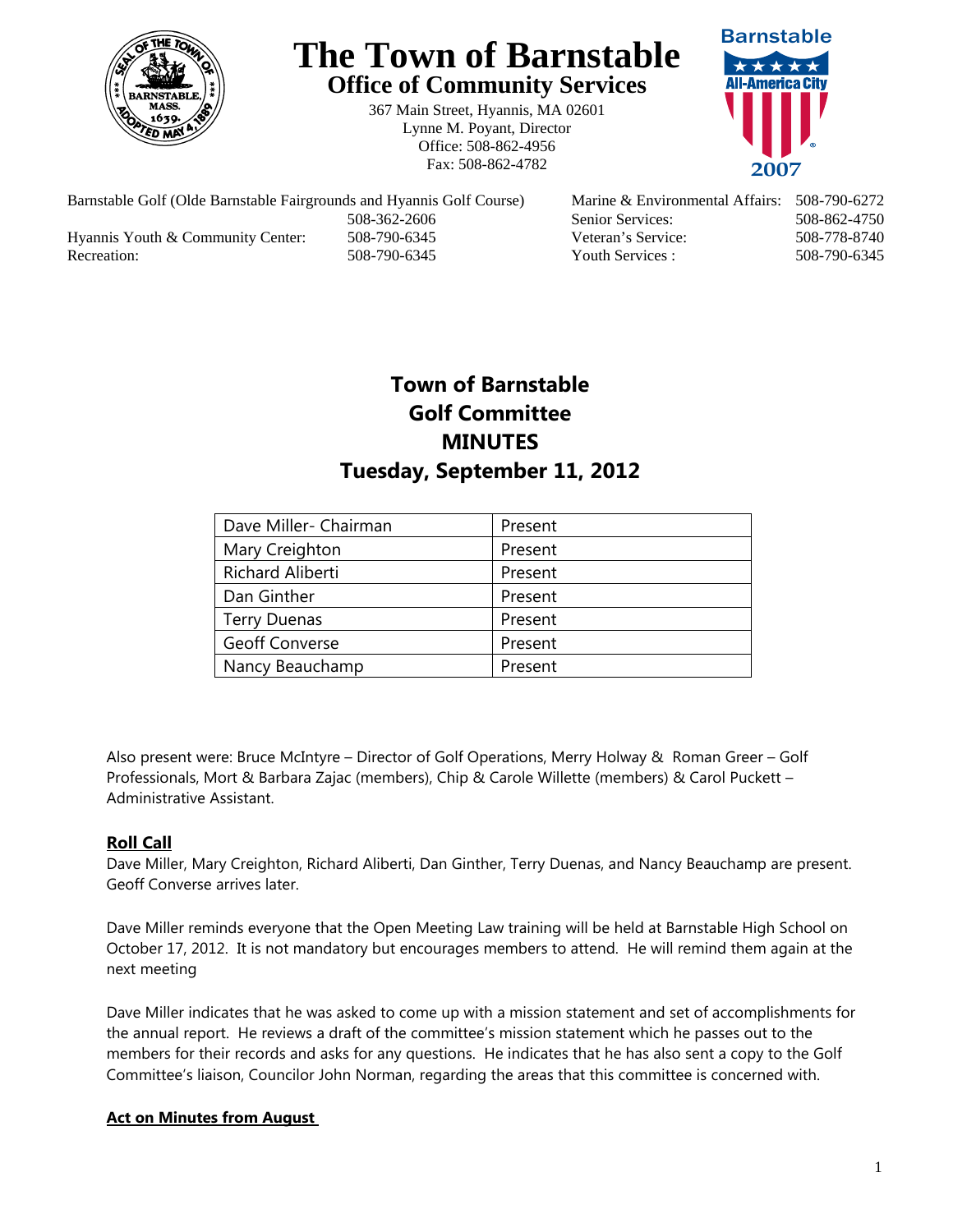Dave makes corrections: change name from Norman Greer to Roman Greer. On next page, add to last sentence "regarding a presentation about non-tangible items". On next page, next to last sentence, change to: "notices to golfers per a rate review meeting.

A motion is made by Richard Aliberti and seconded by Mary Creighton to approve minutes as amended. Vote:

All in favor.

## **Opening – Public Comment**

Mort Zajac, a member from Mashpee compliments Merry & Roman about their assistance in the past and the shape of the courses but wants to talk about the cart paths, the problems with the delay in the performance of the carts regarding acceleration, and the ruts in hills which create a hazard. Also, he wants to review what his membership has meant to him and his wife. They would like to play mid-morning and what has happened over the course of the last three years is the available time when they can play has changed. He has reread what is included in the membership and what it provides for. He indicates that instead of getting a priority time they are getting left over time and is asking that when changes are made, if any, that they are made aware of those changes. Also, he asks that more information should be made available for people when considering buying a membership so that they know what to expect.

Dave Miller asks if he is finding that problem now or in the middle of the summer. Mr. Zajac indicates that it has occurred all year. Dave Miller indicates member tee times are changing because of later start times in the morning.

Mary Creighton asks Merry Holway if the Chelsea system, point system and thirty day rollover is in the new member's handbook. Merry indicates that the handbook could be updated. However, during in-season, they have the full tee sheets from 6:00 to 4:00 , the member tee times (at Olde Barnstable) go from 6:00 to 8:00 ,10:00 to 11:15 and then at1:00 it alternates. During off-season they do not start until 7:00 and will go 7:00 to 9:15, etc. She indicates that 99% of the time, the tee times are 50/50 at Olde Barnstable, are not at Hyannis, but will be next year. She indicates that the tee sheets are technically set but that it may be time to reassess the tee times. They can always change them around but they do need outside play to sustain them. Merry indicates that original tee sheets at Hyannis were 25% members and 75% non-members as the membership fees were 75% Olde Barnstable and 25% Hyannis. She indicates that the tee sheets that Roman and she will be putting in for next year will be 50/50 tee times for members and non-members. Merry explains the process of going online for the tee times and is willing to go through it with Mr. Zajac the next time he comes in.

Bruce indicates that 62% of the rounds in August, at Olde Barnstable, were played by members and that Hyannis is almost a 50/50 split. He indicates that the issue of discounting greens fees at Olde Barnstable simply doesn't happen and one thing they have done at Olde Barnstable is to keep their rate integrity. He indicates that at Hyannis they have more of an open tee sheet and do more specials. Bruce explains to Mr. Zajac that the fee play generates 60 to 70% of the revenues needed in order to get by.

Mr. Zajac indicates that they are familiar with the Chelsea system, as a management system, and thinks it is a good system. Dan Ginther asks if they would prefer to play at Olde Barnstable. Mr. Zajac indicates that they would prefer it mainly because it is harder going up the hills and are concerned about the carts.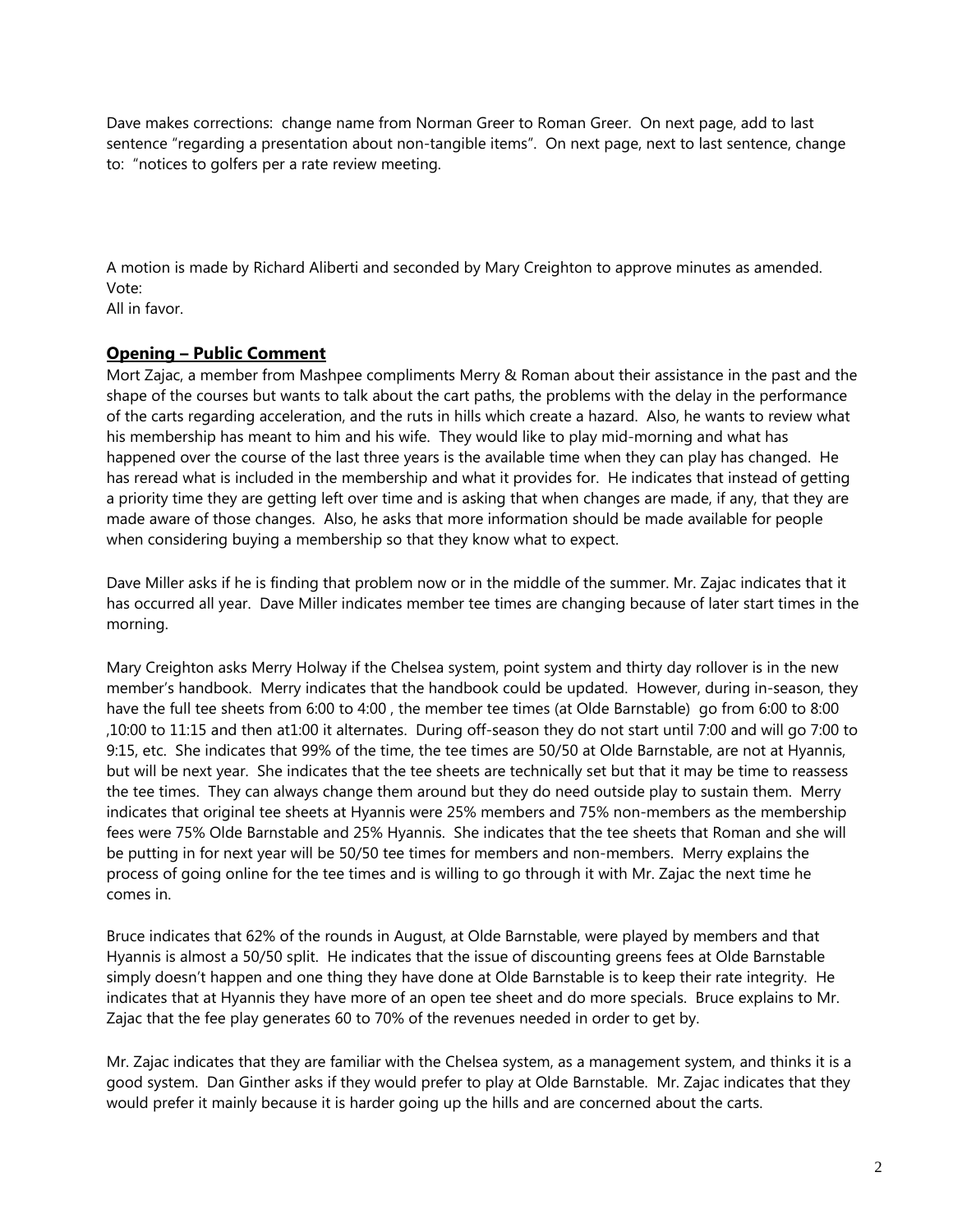Mary asks how often they play. Mr. Zajac indicates two or three times a week. Mary Creighton explains the Chelsea system. Mr. Willette indicates that his wife, himself and the Zajacs, play as a foursome, had played approximately 50 times last year but only played 36 times this year as it was busy and feels that this will drive people away. Mr. Zajac asks that if they are going to change anything that they could communicate that to members. Mary asks if there is a report that can be generated in order to see how far away from the requested tee time someone was able to get. Merry believes that she can get a report to fit that request.

Geoff Converse arrives.

## **Old Business**

#### **Finance Committee Report**

Nancy Beauchamp indicates that last week they had a subcommittee meeting to further discuss the presentation that Mark Milne gave and where they need to go and what they would need to do regarding funding for projects. They started to work on a PowerPoint presentation and discussed who to present it to, either the Town or the taxpayers. It is a rough draft of an idea of what they need to do in order to make a presentation to the Town. She has also taken Bruce's five year capital project plan and put it on the PowerPoint with some ideas regarding the benefits of memberships and the benefits of the two courses in the Town and welcomes input which members should email to her.

Dave refers to a visit which included Town Manager – Tom Lynch and Financial Director - Mark Milne on August  $28<sup>th</sup>$ . Bruce talks about the visit which took place at the Hyannis golf course, however, because of rain, it wasn't a complete course tour. He indicates that the meeting started at the Hyannis golf course, was an excellent meeting which included discussion regarding the facilities, buildings, course conditions, what their needs were and having the managers meeting the staff. Within a day or so he was contacted and it was determined that another tour to also include Assistant Town Manager – Mark Ells, will take place on September 25<sup>th</sup> which will include a complete tour of both courses. Dave comments that they did talk about refreshment carts and thought overall it was a positive meeting.

Dave asks Nancy Beauchamp what the next step is. Nancy indicates that they will be obtaining more information from Bruce and from the 2013 budget to quantify some areas in the marketing plan. They will be having ongoing meetings in the next couple of months. Bruce adds that they do have an excellent track record in paying down their debt.

## **Marketing Committee Report**

Dan Ginther reports that he had sent out a memo to Geoff and Nancy which included 18 marketing items being worked on which includes:

- working on improvements and control of the website
- **advertising in national magazines**
- flagpoles with special flags
- bus tours
- travel agencies
- new flyers for both courses.

He indicates that other suggestions are:

- **a** a golf exposition in Hyannis during the winter months
- **Example 3** yardage books with advertising
- **vendor signage**
- vendor tee markers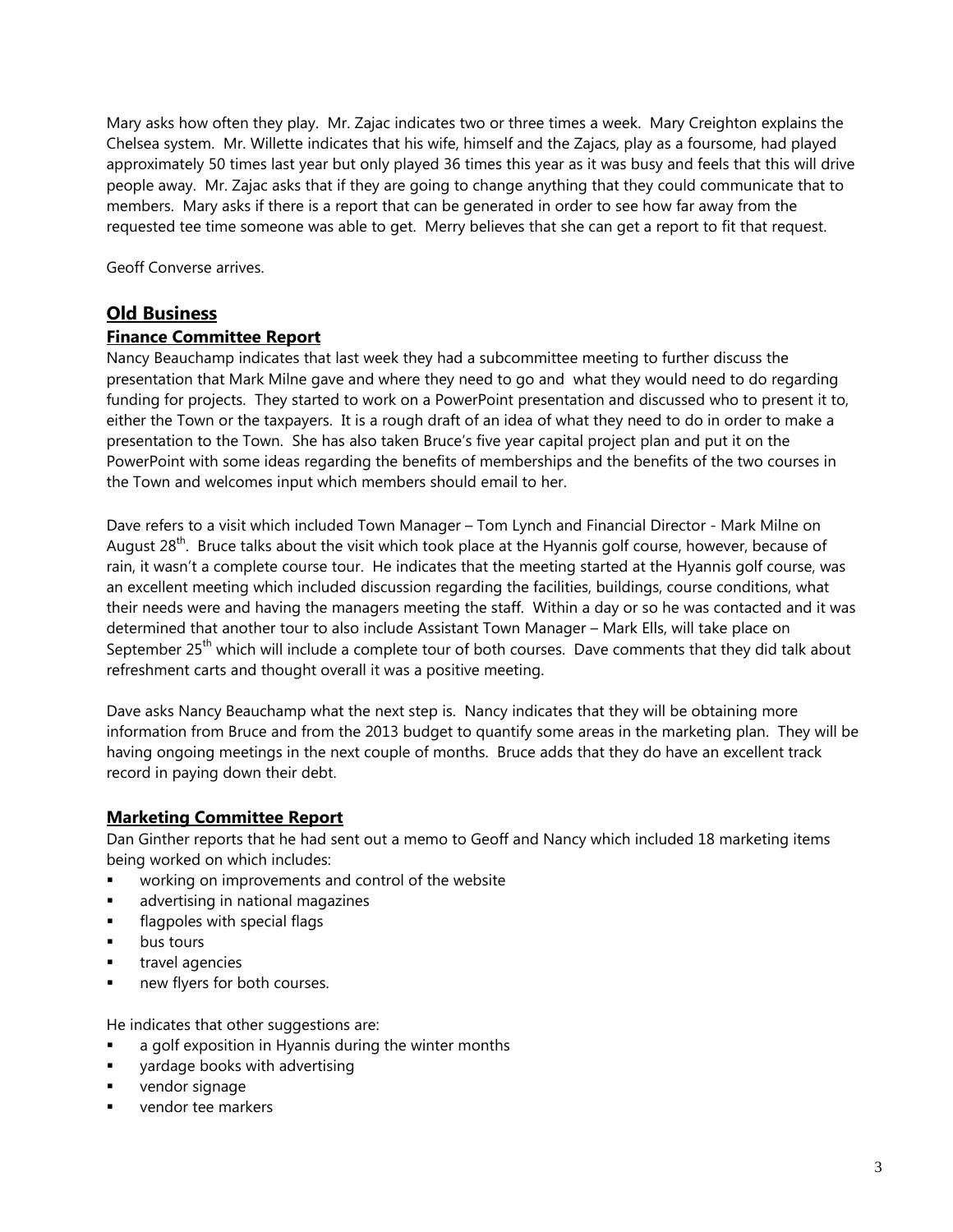He indicates that the beverage cart idea is ongoing. Also, they had discussed a marketing representative hired by the Town to promote both the golf courses and the youth center and thinks that the Golf Committee should endorse it. Lastly, another suggestion is an improvement program for increasing membership.

#### **Continuation of 2013 Rate Discussion**

Bruce explains that budgeting and any changes in fees has to be done prior to the setting of the tax rate of the Town and that the rate hearing is scheduled for Tuesday, September 25, 2012. He indicates that, at this point, there is no way they can make that date. The goal, at this time, is to be prepared for the October 9<sup>th</sup> meeting at which time they will be making a final decision and suggests a special meeting between now and the October  $9<sup>th</sup>$  meeting.

Nancy Beauchamp suggests having another meeting at which time the only discussion should be the rates as it pertains to membership rates increasing and rate play. Dave suggests doing it on October  $9<sup>th</sup>$ , having only that subject on the agenda with the first hour dedicated to public comment.

Bruce indicates that his crew has been discussing it and could bring a proposed rate sheet at that time.

Dave indicates that some suggestions regarding rate changes could be:

- Keep the rates the same
- Raise the rates for cost of living (cost of materials, salaries, etc.)
- Keeping the rates the same, except for a \$50 increase which would go towards a capital fund to be used
- as part of a pay back for the program they are trying to institute at Hyannis

Dan Ginther comments that Bruce had mentioned a capital assessment fee which he thinks is a good idea.

They discuss. Dave indicates that if they had to do a million dollar bond over ten years, that the payback would be approximately \$100,000 a year. Also, if they can collect \$40,000 from the members then they could get a lower bond which might be more acceptable to the Town.

They discuss the \$50 increase into the capital fund.

Richard Aliberti would like to see a special meeting before October  $9<sup>th</sup>$  as to how to approach this and clarifies that they would need a vote on October  $9<sup>th</sup>$ . Dave says they could inform members via email from the membership database.

Mary Creighton would like to hear from Bruce regarding the increases.

Bruce indicates that they are at the lower end of the upper municipal golf course realm. They are at the lower end on weekends only. Across the board, greens fees are only a small difference. Their fees are very much inline with fees and some less with the exception of Bass River. He would like to see, on the membership end, no residency restrictions on junior memberships, young adults, and student memberships. As for the \$50 increase, they have a debt service to meet and obligations to the Town and must use caution of how to proceed in that area and is not sure at this time.

Dave asks what the affect would be of increasing outside play by \$1.00. Roman thinks that the existing rates are slightly below the competition and that they have plenty of room on the tee sheet. Dave suggests doing \$1.00 increase at Olde Barnstable. Merry indicates that those fees were raised last year and if they were to raise them again people may decide to go to another course for half price. However, in the off season they could possibly add \$1.00.